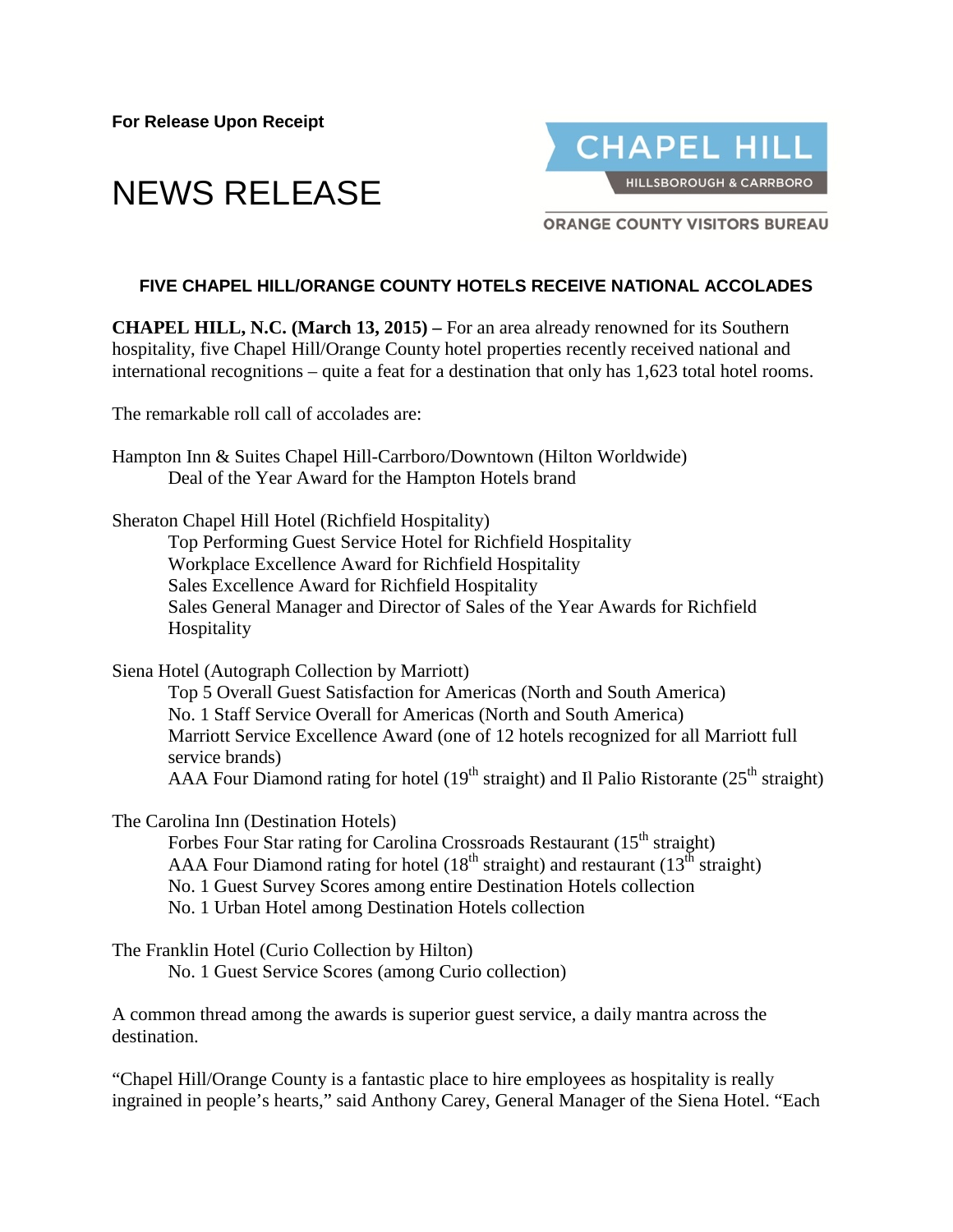hotel in the market works hard to differentiate our guest experiences and make them unique to their specific property.

"Our associates pay attention to each guest's needs and take amazing notes tracking all the details from cocktail preferences to room location and temperature to favorite activities. We challenge ourselves daily to use this information to emotionally connect with our guests."

And the guests are positively acknowledging those efforts with the Siena being recognized among the Top 5 for Guest Satisfaction in the Americas (North and South America among Autograph Collection by Marriott) and bestowed a Marriott Service Excellence Award (one of 12 hotels recognized for all Marriott full service brands).

At The Franklin Hotel, consistently boasting the No. 1 Guest Service Scores among the Curio Collection by Hilton, each guest has a personal host assigned to them serving as a point of constant contact from booking through stay and post stay. According to General Manager/Owner Jay Patel, "we are able to personally get to know our guests before they get here so we can customize their experience and help them make the most of their visit to The Franklin, Chapel Hill, and Orange County. That is a level of hospitality and service that's hard to deliver in big box hotels in large markets."

A few blocks away at The Carolina Inn, Chapel Hill's only true independent hotel, Mark Sherburne's team focuses each morning on the logistics of that day to deliver a superior guest experience. The historic hotel achieved top scores within the Destination Hotels portfolio to earn the No. 1 Guest Service rating and also was recognized as Destination's No. 1 Urban Hotel.

The Sheraton Chapel Hill Hotel, part of Richfield Management Group, has been a Top Performing Guest Service Hotel and received Sales Excellence Recognition for driving group sales revenue. General Manager Nitin Khanna attributes portions of the hotel's double digit growth in group sales the past two years to the partnership between the hotel and the Visitors Bureau.

Carey echoes those Visitors Bureau sentiments with many leisure marketing programs and branding campaigns driving more demand and engagement across the destination. His Siena guests are extending their visits beyond attending a UNC athletic event, for example, to enjoy music at Cat's Cradle, shop at the Carrboro Farmer's Market and pick up a few items at Southern Season.

"The Chapel Hill/Orange County Visitors Bureau has increased its focus on marketing to business travelers on the Atlantic Coast; as well as leisure travelers who tell us they love our food, music and edgy vibe. Our print, on-line and Pandora radio campaigns have been positively received and we are happy to see both an increase in visitors and such positive marks for our world renowned Southern hospitality," said Laurie Paolicelli, Executive Director of the Visitors Bureau.

Located in close proximity to some of the aforementioned activities, Chapel Hill-based Atma Hotel Group was recognized by Hilton Worldwide for its development of the recently opened